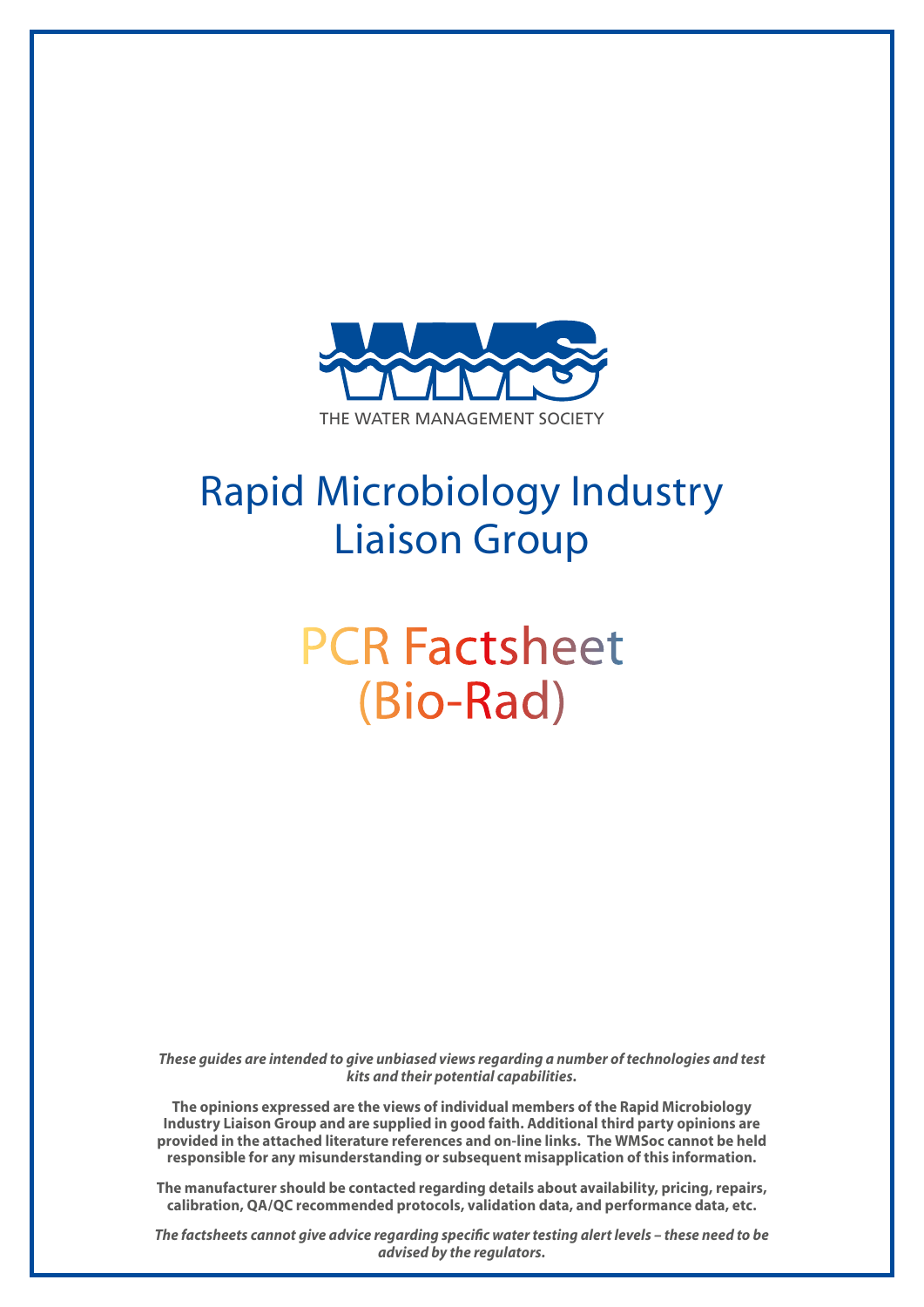

### PCR (BIO-RAD) SUMMARY TABLE

- Real-time PCR kits for detection or quantification of *Legionella* spp. or *Legionella pneumophila*.
- Kits deliver reliable results within a few days without the need of bacterial cultures.
- Protocol includes sample filtration, optional treatment to remove free DNA, DNA extraction, PCR amplification and data analysis.
- High negative predictive value i.e. negative means negative.
- See also, HSE website for further information at: *www.hse.gov.uk/legionnaires/faqs.htm#Testing-monitoring*

The information below is based on Bio-Rad which is one of the manufacturers who have developed real-time PCR kits for the detection or quantification of *Legionella spp*. or *Legionella pneumophila*. PCR kits are available from other manufacturers.

| Method                                                                                | Polymerase chain reaction (detects DNA)                                                         |
|---------------------------------------------------------------------------------------|-------------------------------------------------------------------------------------------------|
| Bacteria detected                                                                     | Legionella spp, L. pneumophila                                                                  |
| Pre-concentration as per ISO 11731                                                    | <b>YES</b>                                                                                      |
| Algorithm to convert results to CFU                                                   | Possibly but may not be reliable, as results expressed in genomic units (GU).                   |
| Can differentiate between live and dead cells                                         | Bio-Rad legionella qPCR solution will manage free DNA from cells.                               |
| Will detect Viable But Non-Culturable (VBNC)<br>bacteria                              | <b>YES</b>                                                                                      |
| Interference from biocides and other water<br>treatment additives                     | Possible - may require additional sample preparation.                                           |
| Use with complex water samples e.g. from<br>cooling towers                            | <b>YES</b>                                                                                      |
| Laboratory or field                                                                   | Laboratory use only or specialist field testing areas.                                          |
| Are results comparable to current plate counts?                                       | May be difficult and should not be relied on                                                    |
| Would current plate technique still be<br>required?                                   | In some circumstances but not if sample is negative.                                            |
| False positive<br>False negative                                                      | YES - but lower if Free DNA Removal Solution (FDRS) used<br>NO - high negative predictive value |
| Could rapid test give a positive result whilst<br>culture test gives negative result? | YES perhaps due to chemical inhibition                                                          |

Suitable verification data should be supplied by any laboratories undertaking the testing (or UKAS accreditation). All tests should have positive and negative control data available - irrespective of whether laboratory or field-based. N.B. Not all methods are suitable for field-based testing.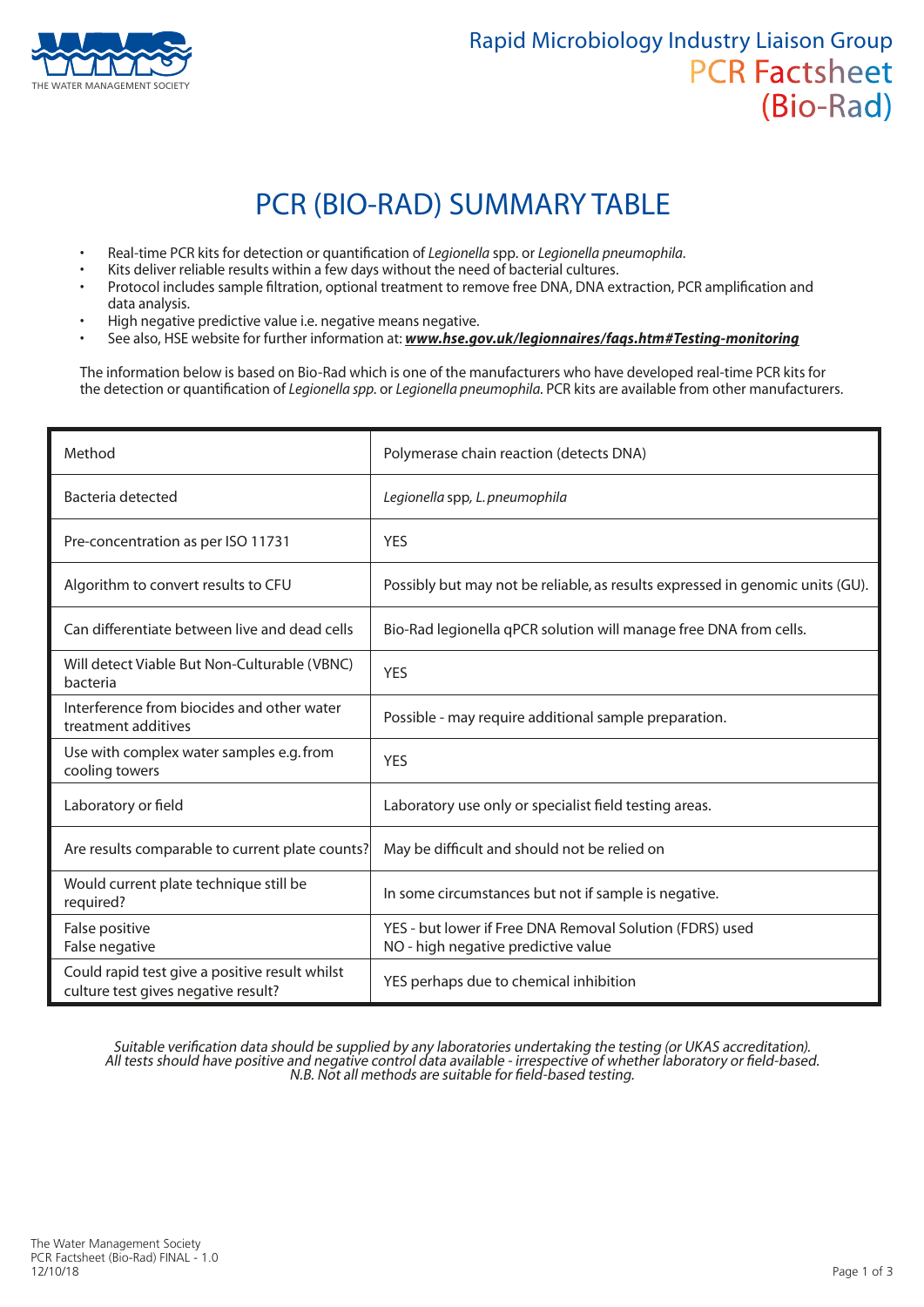| 1.    | <b>General</b>                                                               |                                                                                                                                                                                                                                                                                                                                                                                                                                                                                                                                                                                                                                                                                                                             |  |
|-------|------------------------------------------------------------------------------|-----------------------------------------------------------------------------------------------------------------------------------------------------------------------------------------------------------------------------------------------------------------------------------------------------------------------------------------------------------------------------------------------------------------------------------------------------------------------------------------------------------------------------------------------------------------------------------------------------------------------------------------------------------------------------------------------------------------------------|--|
| i.    | Name of Test:                                                                | iQ-Check® Legionella Real-Time PCR Kits                                                                                                                                                                                                                                                                                                                                                                                                                                                                                                                                                                                                                                                                                     |  |
| ii.   | Scientific principles / basis for test:                                      | <b>Real time Polymerase chain reaction (PCR)</b>                                                                                                                                                                                                                                                                                                                                                                                                                                                                                                                                                                                                                                                                            |  |
| iii.  | Sensitivity:<br>Specificity:<br>Limit of detection:                          | Data not provided<br>Data not provided<br>480 GU/L. (see Bonetta below)                                                                                                                                                                                                                                                                                                                                                                                                                                                                                                                                                                                                                                                     |  |
| iv.   | Scientific publication references:                                           | Touron-Bodilis A, Pougnard C, Frenkiel-Lebosse H, Hallier-Soulier S. 2011. Usefulness<br>of real-time PCR as a complementary tool to the monitoring of Legionella spp. and<br>Legionella pneumophila by culture in industrial cooling systems. J. Appl. Microbiol.<br>111:499-510.<br>Bonetta S, Ferretti E, Balocco F, Carraro E. 2010. Evaluation of Legionella pneumophila<br>contamination in Italian hotel water systems by quantitative real-time PCR and<br>culture methods. J. Appl. Microbiol. 108:1576-1583.<br>Collins S, Jorgensen T, Willis C, Walker J. 2017.<br>Real time PCR to supplement gold-standard culture-based detection of Legionella<br>environmental samples. J. Appl Microbiol. 122:1692 - 1703 |  |
| V.    | Patents:                                                                     | <b>NOT PROVIDED</b>                                                                                                                                                                                                                                                                                                                                                                                                                                                                                                                                                                                                                                                                                                         |  |
| vi.   | Countries sold into:                                                         | Worldwide                                                                                                                                                                                                                                                                                                                                                                                                                                                                                                                                                                                                                                                                                                                   |  |
| vii.  | Manufacturer:<br>Supplier:                                                   | <b>Biorad</b>                                                                                                                                                                                                                                                                                                                                                                                                                                                                                                                                                                                                                                                                                                               |  |
| viii. | Commercially available:                                                      | <b>Yes</b>                                                                                                                                                                                                                                                                                                                                                                                                                                                                                                                                                                                                                                                                                                                  |  |
| ix.   | Micro-organism species detected:                                             | Legionella spp. and L. pneumophila                                                                                                                                                                                                                                                                                                                                                                                                                                                                                                                                                                                                                                                                                          |  |
| х.    | Lab based:<br>Field based:                                                   | <b>Yes</b><br><b>Specialist only</b>                                                                                                                                                                                                                                                                                                                                                                                                                                                                                                                                                                                                                                                                                        |  |
| xi.   | Can the test be used to determine operational<br>control?<br>Trend analysis? | <b>Yes</b><br>Yes                                                                                                                                                                                                                                                                                                                                                                                                                                                                                                                                                                                                                                                                                                           |  |
| xii.  | Independent end-user data:                                                   | <b>Yes - Contact manufacturer</b>                                                                                                                                                                                                                                                                                                                                                                                                                                                                                                                                                                                                                                                                                           |  |
| xiii. | Method validated by third party:                                             | Yes Legionella spp and L. pneumophila<br>NF validation; NF T90-471; ISO /TS 12869                                                                                                                                                                                                                                                                                                                                                                                                                                                                                                                                                                                                                                           |  |

| 2.   | <b>Application details</b>                 |                                                               |  |
|------|--------------------------------------------|---------------------------------------------------------------|--|
|      | Sample quality required:                   | Can be used with complex matrices such as cooling tower water |  |
| ii.  | What sample preparation                    | <b>None</b>                                                   |  |
|      | on-site is required:                       |                                                               |  |
| iii. | Does the sample need to be tested within a |                                                               |  |
|      | prescribed time scale (courier)?           | <b>As per BS 7592</b>                                         |  |
| iv.  | Sample bottle type:                        | <b>As per BS 7592</b>                                         |  |
|      | Sample volume required:                    |                                                               |  |